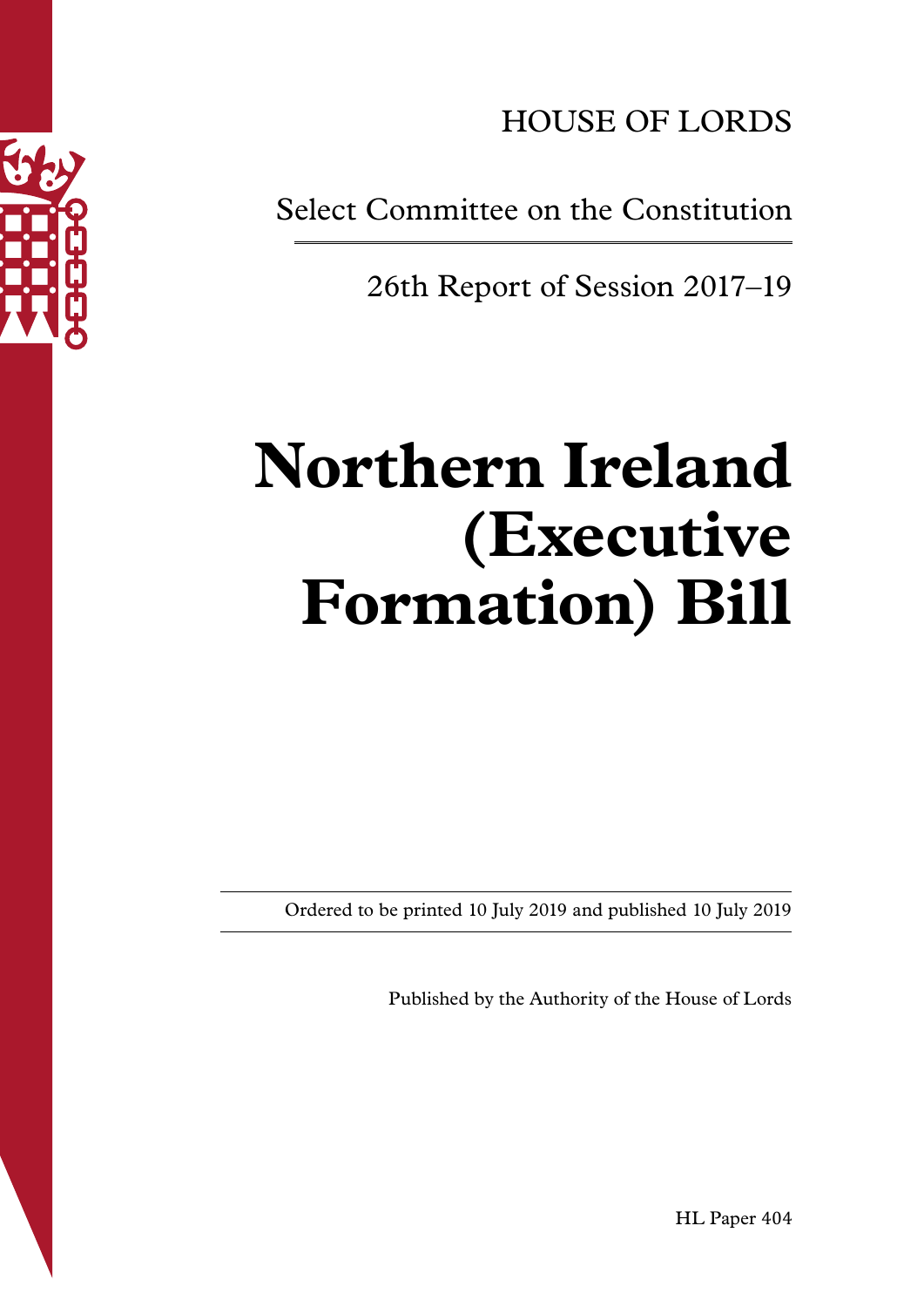# *Select Committee on the Constitution*

The Constitution Committee is appointed by the House of Lords in each session "to examine the constitutional implications of all public bills coming before the House; and to keep under review the operation of the constitution."

## *Membership*

The Members of the Constitution Committee are:

| Lord Beith              | Lord Faulks                 | Lord Pannick                                |
|-------------------------|-----------------------------|---------------------------------------------|
| <b>Baroness Corston</b> | <b>Baroness Fookes</b>      | <b>Baroness Taylor of Bolton (Chairman)</b> |
| <b>Baroness Drake</b>   | Lord Hennessy of Nympsfield | Lord True                                   |
| Lord Dunlop             | Lord Howarth of Newport     | Lord Wallace of Tankerness                  |

#### *Declarations of interests*

A full list of Members' interests can be found in the Register of Lords' Interests: [http://www.parliament.uk/mps-lords-and-offices/standards-and-interests/register-of-lords](http://www.parliament.uk/mps-lords-and-offices/standards-and-interests/register-of-lords-interests)[interests](http://www.parliament.uk/mps-lords-and-offices/standards-and-interests/register-of-lords-interests)

#### *Publications*

All publications of the committee are available at: <http://www.parliament.uk/hlconstitution>

#### *Parliament Live*

Live coverage of debates and public sessions of the committee's meetings are available at: <http://www.parliamentlive.tv>

#### *Further information*

Further information about the House of Lords and its committees, including guidance to witnesses, details of current inquiries and forthcoming meetings is available at: <http://www.parliament.uk/business/lords>

#### *Committee staff*

The current staff of the committee are Matt Korris (Clerk), Matt Byatt (Policy Analyst) and Alasdair Johnston (Committee Assistant). Professor Stephen Tierney and Professor Mark Elliott are the legal advisers to the Committee.

## *Contact details*

All correspondence should be addressed to the Constitution Committee, Committee Office, House of Lords, London SW1A 0PW. Telephone 020 7219 5960. Email [constitution@](mailto:constitution@parliament.uk) [parliament.uk](mailto:constitution@parliament.uk)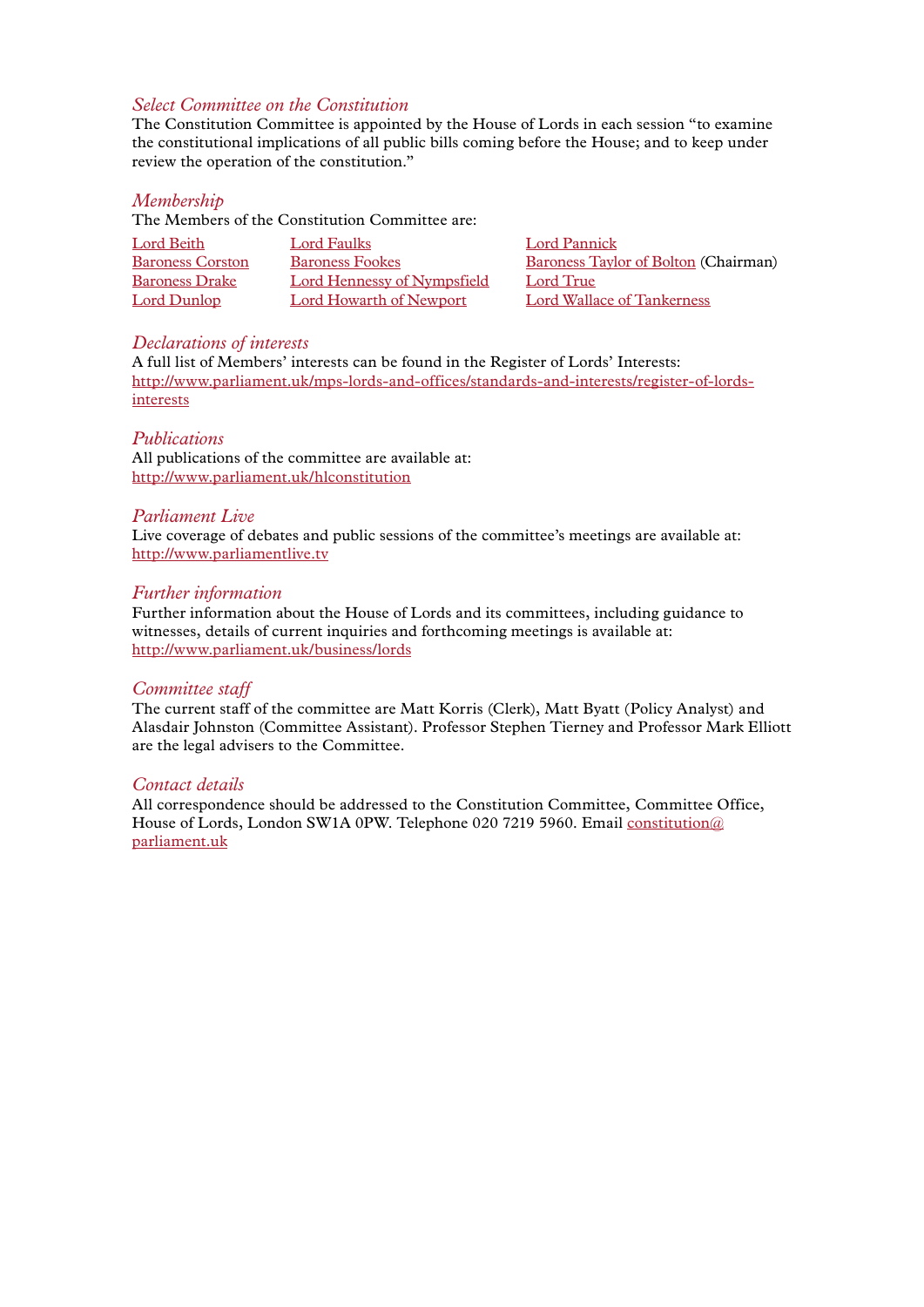# **Northern Ireland (Executive Formation) Bill**

- 1. The Northern Ireland (Executive Formation) Bill was introduced to the House of Commons on 4 July 2019. The Bill is being fast-tracked through both Houses. It had second reading in the House of Commons on 8 July and all remaining stages took place on 9 July. It was brought to the House of Lords on 9 July, with second reading scheduled for 10 July. Committee stage is expected to take place on 15 July, and report and third reading on 17 July.
- 2. The Bill amends the Northern Ireland (Executive Formation and Exercise of Functions) Act 2018, which amended the Northern Ireland Act 1998, to extend the period for the appointment of Northern Ireland Ministers and the resumption of the power-sharing Executive. The 1998 Act provides for a 14-day period after the first meeting of the Assembly following an election in which Northern Ireland Ministers—including the First Minister and deputy First Minister—must be appointed. If they are not, the Secretary of State is required to propose a date for another election.
- 3. This is not the first extension of this period. Following the election to the Northern Ireland Assembly on 2 March 2017, the period initially expired on 27 March 2017. It was extended to 29 June 2017 by the Northern Ireland (Ministerial Appointments and Regional Rates) Act 2017, then to 26 March 2019 by the Northern Ireland (Executive Formation and Exercise of Functions) Act 2018, and then to 25 August 2019 by a statutory instrument under the 2018 Act.<sup>1</sup>
- 4. The Bill proposes to extend the period again to 21 October 2019 and grants the Secretary of State power, by regulations, to change that date to 13 January 2020. As with the power in the 2018 Act, this power may be used only once. The Bill also places a duty on the Secretary of State to lay a report before Parliament on or before 4 September 2019 explaining the progress towards the formation of an Executive in Northern Ireland if one has not already been formed. A further report is required on or before 9 October and at least every two weeks thereafter until either an Executive is formed or until 18 December. The Bill sets various requirements for the contents of the first report by the Secretary of State and provides that a motion to approve the report must be moved in the House of Commons by the Government within seven Commons sitting days. A motion that the House of Lords takes note of the report is also required within seven Lords sitting days.
- 5. The Bill effectively perpetuates the stasis in Northern Ireland governance. In the absence of movement in the cross-party talks, the lack of an Executive has resulted in both a democratic deficit and increasingly inefficient governance, as Northern Ireland Departments seek to operate public services on the basis of the policy priorities and spending commitments of the previous administration. David Sterling, the head of the Northern Ireland Civil Service, acknowledged that the lack of an Executive had led to "a slow decay

<sup>1</sup> The 2018 Act allowed for the period to be extended once, by a period of up to five months. The Northern Ireland (Extension of Period for Executive Formation) Regulations 2019 [\(SI 2019/616\)](http://www.legislation.gov.uk/uksi/2019/616/made) utilised this provision.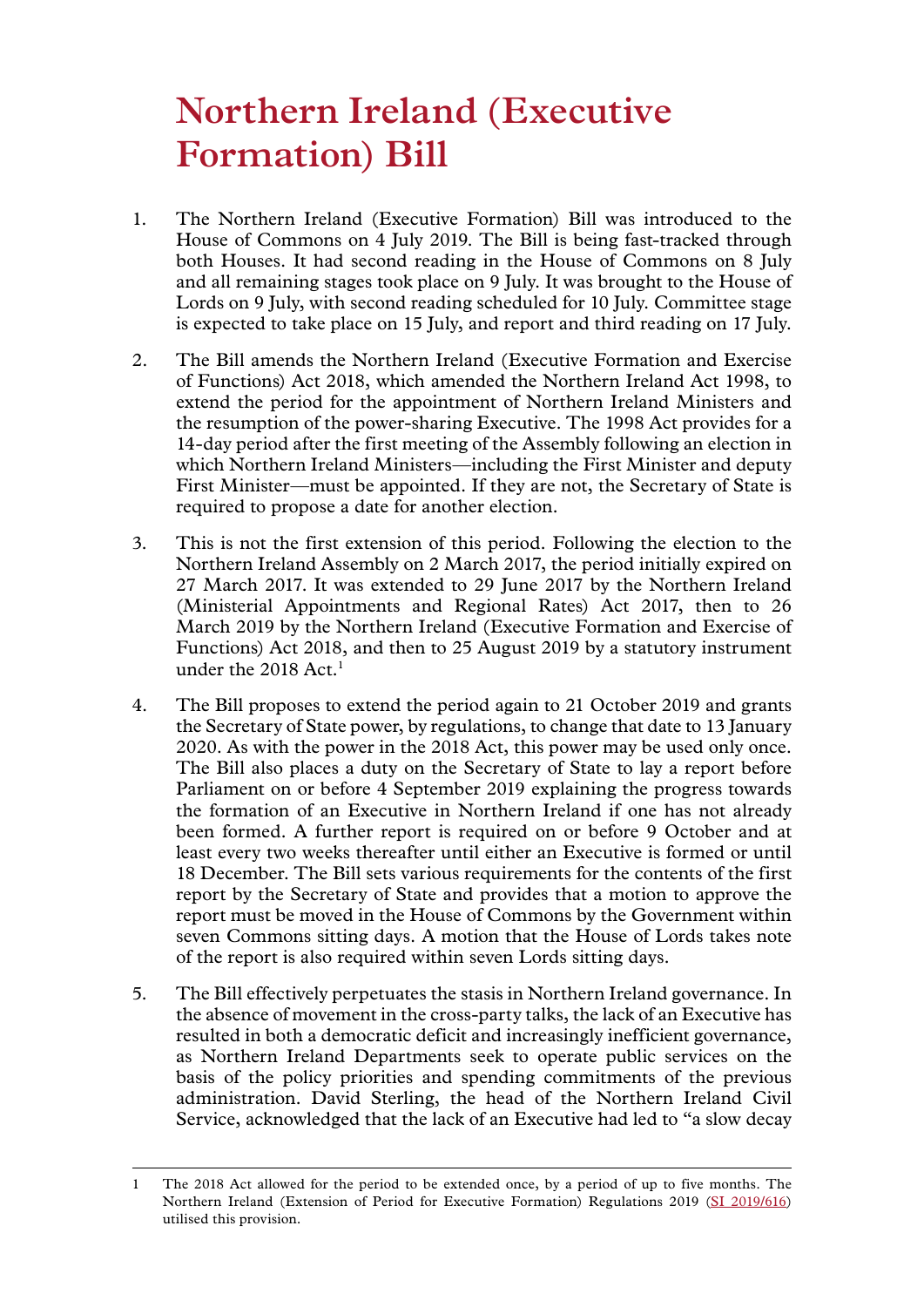#### 2 Northern Ireland (Executive Formation) Bill

and stagnation in our public services".2 We stress that we do not criticise the Northern Ireland Civil Service for operating in line with constitutional propriety in challenging circumstances in the absence of an Executive.

6. In our report on the Northern Ireland (Executive Formation and Exercise of Functions) Bill (now the 2018 Act) we acknowledged the political context of Northern Ireland meant that the UK Government had been "compelled in the absence of any attractive alternatives to legislate" to address the practical issues that had arisen.<sup>3</sup> We did however question the fast-tracking of the Bill. We observed:

"Power-sharing has been suspended in Northern Ireland for well over 18 months and there have been few recent signs that a resolution to the impasse is likely … We understand the Government's desire to allow the negotiations to continue for as long as possible to avoid this legislation, however more time (even with a fast-track timetable) could have been made available for parliamentary scrutiny of this Bill."4

7. We concluded:

"We accept, reluctantly, that an exceptional response is justified to protect the people of Northern Ireland from a potentially significant damaging impact on the provision of services. We emphasise that in any other circumstances provisions such as these which challenge established constitutional principles would not be acceptable and that no part of this Bill—nor the fast-track procedure by which it is being taken through both Houses—should be taken as a precedent for future legislation."5

8. In our recent report, *The Legislative Process: The Passage of Bills Through Parliament*, we said:

"We regret that legislation relating to Northern Ireland has regularly been fast-tracked. This has become common not just for bills which might be required to address urgent or unforeseen problems, but for routine and predictable matters such as budgetary measures. The political stalemate in Northern Ireland has led to an absence of a functioning Executive and a democratic deficit. Fast-tracking bills relating to Northern Ireland reduces further the scrutiny these measures should receive. Routinely fast-tracking in this way is unacceptable, unsustainable and should only be used for urgent matters."6

9. **We reiterate our concern about the routine nature of fast-tracking legislation relating to Northern Ireland. It is constitutionally unacceptable save for exceptional and urgent circumstances. Given this will be the fourth (and potentially fifth) extension of the period for forming an Executive, and the lack of progress in the cross-party** 

<sup>2</sup> Richard Johnstone, 'Northern Ireland Civil Service chief says no ministers could become 'new normal'', *Civil Service World*, 14 February 2019: [https://civilserviceworld.com/articles/news/northern](https://civilserviceworld.com/articles/news/northern-ireland-civil-service-chief-says-no-ministers-could-become-new-normal)[ireland-civil-service-chief-says-no-ministers-could-become-new-normal](https://civilserviceworld.com/articles/news/northern-ireland-civil-service-chief-says-no-ministers-could-become-new-normal) [accessed 10 July 2019]

<sup>3</sup> Constitution Committee, *[Northern Ireland \(Executive Formation and Exercise of Functions\) Bill](https://publications.parliament.uk/pa/ld201719/ldselect/ldconst/211/21102.htm)* (15th Report, Session 2017–19, HL Paper 211), para 22

<sup>4</sup> *Ibid*., para 23

<sup>5</sup> *Ibid*., para 24

<sup>6</sup> Constitution Committee, *[The Legislative Process: The Passage of Bills Through Parliament](https://publications.parliament.uk/pa/ld201719/ldselect/ldconst/393/39302.htm)* (24th Report, Session 2017–19, HL Paper 393), para 39